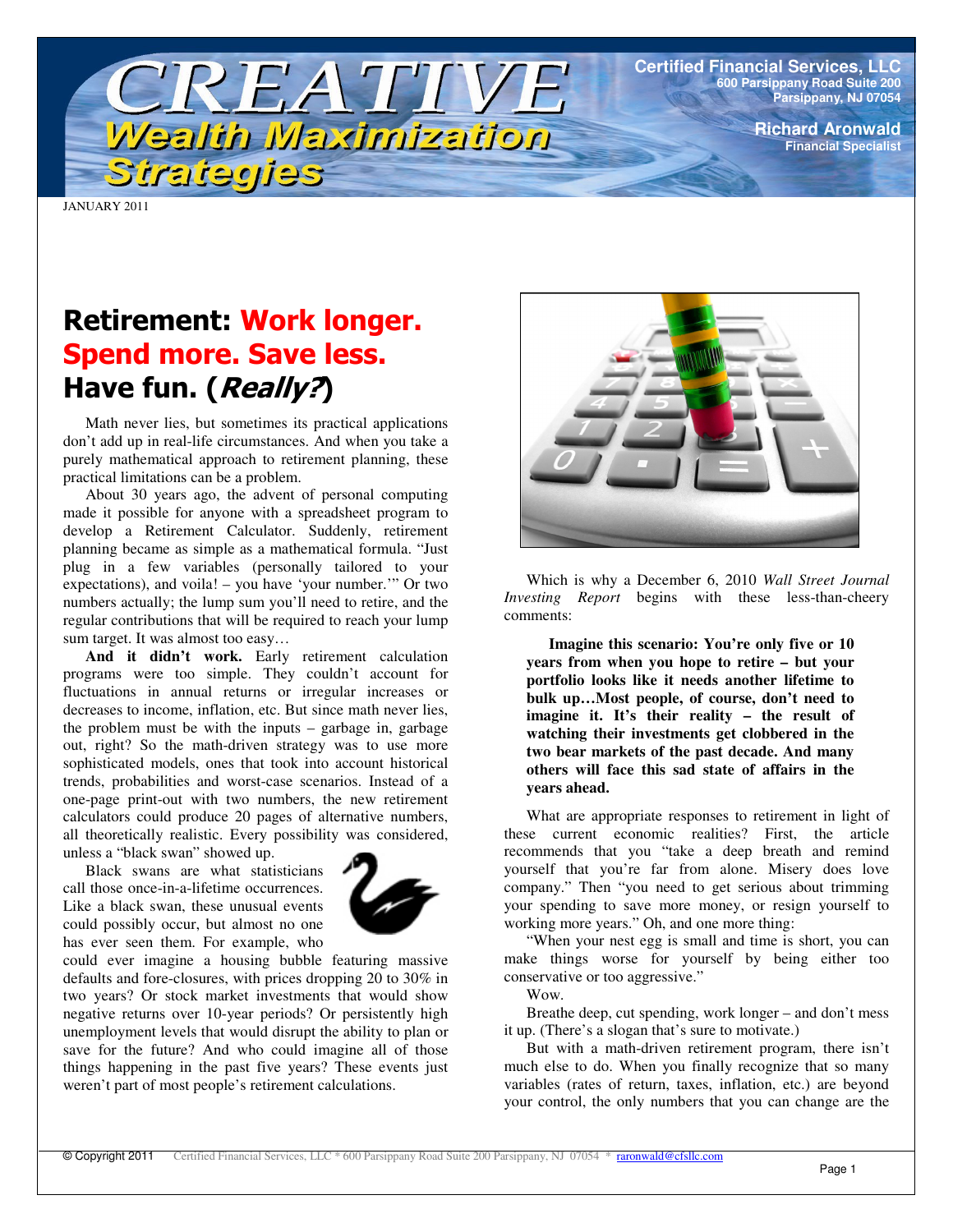size of the deposits and how long you plan to make them. Intended to be a predictive aid, most mathematical retirement calculators actually do a better job of explaining your past mistakes. "Oops! It looks like you should have saved more. And that investment was too risky, while this one was too conservative – if only you had made *this* decision instead!"

For some, the bottom line from a mathematical retirement calculator is even more depressing. According to the numbers, retirement is now impossible. There is not enough money to save and not enough time to save it. And since those are the only variables you can affect, math can't help you. At a certain point, math says your financial future is beyond recovery.

Just on principle, there ought to be a better approach.

### **Change the Math – or Change the Path?**



Some people in the financial services industry are beginning to acknowledge the limitations of math-driven retirement planning and are searching for alternative models. Like any concept that exists outside the box of what we see as conventional, the first exposure is likely to regard these ideas as unrealistic,

provocative, even subversive to the known order of life. But even the most outrageous concepts often contain a kernel of truth that may lead to real-world solutions. One "out-there" retirement concept that seems to be gaining traction:

#### **Adding a fourth leg to the retirement stool**

The old retirement model that originated in the 1950s was often illustrated as a three-legged stool, because retirement was going to be funded by assets and/or income from Social Security, a company pension and personal savings. But given the financial uncertainty facing some or all of these legs today, a host of financial commentators are adding a fourth leg: continued earnings from employment. Yes, retirement now means continuing to work. This work is perhaps not as long or as hard, or for as much money – but is still steady employment. Continued employment can not only provide current income and essential insurance benefits, but it can also increase savings and shorten the period of "full" (i.e., non-working) retirement.

In this retirement model, the fourth leg is pretty important. So while you may want to adjust your investment portfolio or change your accumulation objectives, there are other "planning" issues to consider. In a November 8, 2010 article published on the Financial Planning Association website (www.fpanet.org), Jeanie Schwarz, a Virginia CFP ® gives some "fourth-leg" advice:

*Take classes to enhance your existing job skills or to learn new skills. Keep in touch with your professional network to improve your chance of finding a new job if your current circumstances change. Focus on maintaining a healthy lifestyle to reduce the risk that illness or injury will cause you to leave the workplace before you are ready.*

#### **Intended to be a predictive aid, most mathematical retirement calculators actually do a better job of explaining your past mistakes.**

It's a bit different when a financial professional sounds more a career guidance counselor isn't it? That's because this is almost a **no-math** approach to retirement planning. The basic idea is to make sure you keep working, stay healthy, and save what you can. Full retirement, whatever it looks like, will be what happens when you stop working.

**Keep working, save less, enjoy today.** Christine Fahlund, a senior financial planner and vice president from a global investment management firm (i.e., a mutual fund company), expands the fourth-leg idea with something almost counter-intuitive to the paradigms established by the mathematical retirement models. In a video interview accompanying the above-referenced *WSJ* article, Ms. Fahlund tells reporter Karen Damoto that since many Americans can't meet the saving and accumulation requirements of a retirement calculator, it might be time to "stop knuckling under and start having fun."

Where the almost universal hue and cry from the financial service industry is that Americans aren't saving enough, Ms. Fahlund offers a strikingly different perspective. "Have fun while you're working," she says. Furthermore, if you are approaching 60 and haven't accumulated enough to retire, she suggests that you may even want to stop contributions to a qualified retirement plan. In a February 2010 interview with Morningstar, she explained her logic:

**"Well, what we found, as I said before, was the contributions really aren't helping you that much at that point in time. And so our suggestion is delay the date but not the gratification. So instead of contributing each year while you are still working, start taking those trips. Start spending those contributions instead. So that way, it is more of a gradual transition. You are already starting your retirement while you are continuing to work. And the results will really pay off in the long run."**

*Hold on.* Instead of contributing to your 401(k), you might want to take a vacation? Is this a *Twilight Zone* episode?

Not at all. Ms. Fahlund recognizes one of the major motivations for saving in the present is to enjoy the money some time in the future. But *if an enjoyable future can't be achieved by saving because you are starting too late or don't have enough, saving becomes a negative strategy; it won't work and it's no fun.*

### **Is this approach realistic?**

These comments represent a fairly significant departure from conventional retirement thinking. First, the new definition of retirement *includes working longer*. Second, "retirement" and "working" are not separate phases of your financial life; they overlap. Third, the enjoyment phase of retirement – travel, relaxation, indulging in personal projects,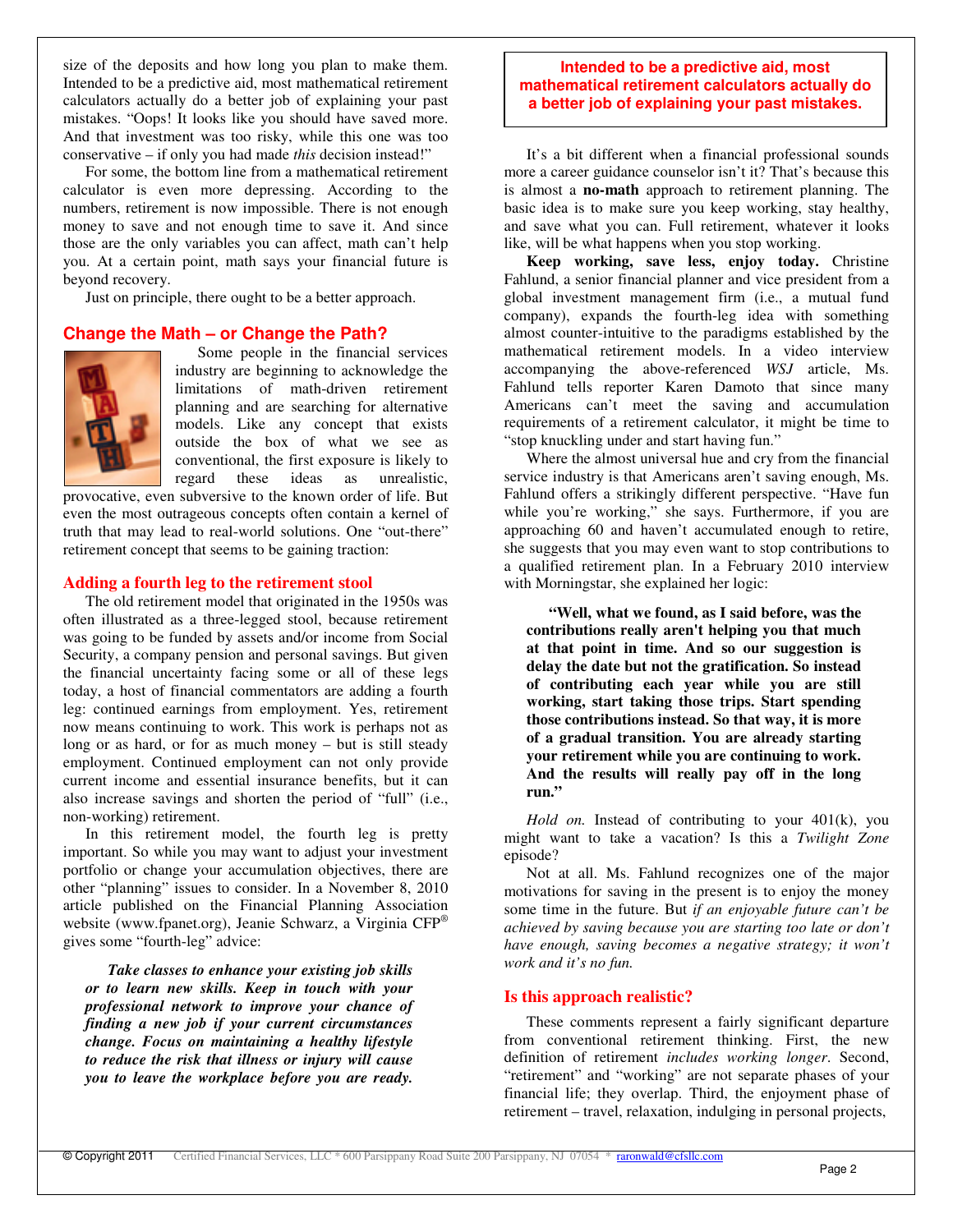etc. – is scheduled to begin earlier. It's an interesting tradeoff. But can it work? And if so, how would it affect your financial decisions?

The idea of people working as long as they can is nothing new. It has been the default option for most of history; even today, true retirement (i.e., no working income) is quite rare on a global basis. In some ways, planning to keep working is a better hedge against economic volatility and financial uncertainty than a math-driven plan that hopes the numbers work out, because you can add another variable (generating new income) under your control.



Furthermore, none of these outsidethe-box commentators are suggesting that continuing to work means you should stop saving. But this idea does suggest that some financial decisions should be different. In a scenario where the ability to generate ongoing income is a critical retirement resource, life, health and disability insurance benefits

have greater importance. People using a fourth-leg retirement approach need the income insurance.

In many math-driven retirement models, the approach to life insurance is to buy coverage in one's 30s and 40s to replace family income in the event of a premature death. Thinking the need for income replacement will be met by accumulated funds in retirement, many of those same people anticipate dropping the life insurance in their 60s. They may purchase a 20-year term insurance policy with low premiums, knowing that continuing the coverage beyond 20 years will be cost-prohibitive.

### **When the ability to generate ongoing income is a critical retirement resource, life, health and disability insurance benefits have greater importance.**

But in a retirement scenario where working longer is the key ingredient, life insurance become a crucial piece of longterm financial protection. The financial relevance of replacing income may extend to age 60, or 70 – or until the end of life. Instead of needing life insurance for 20 or 30 years of prime earnings, life insurance may be required for 50 years – or longer. This requires a different approach to life insurance, with different plans and premiums.

As Ms. Fahlund mentions, there may be less incentive to use a qualified plan as a primary saving vehicle in a fourthleg approach because one of the principal assumptions is that saving will be consumed, perhaps before retirement, and often in irregular amounts. These criteria may prompt you to consider other options for saving, perhaps with different risk levels and/or different tax treatment.

In consideration of all the uncontrolled variables in mathematical retirement scenarios, it is possible that a retirement strategy which emphasizes continuing to work, yet also allows for greater immediate enjoyment of the fruits of one's labor is not only realistic, but perhaps both desirable and practical – provided you adjust your financial allocations accordingly. As Ms. Fahlund says "you stay in the workforce longer, but you're having a lot of fun while you're doing it."

**IS YOUR RETIREMENT CALCULATOR RUNNING OUT OF OPTIONS? Adding a "fourth leg" to your retirement probably means a reassessment of how you are currently allocating your savings and insurance dollars. Why not contact us today?**

## **Fourth-Leg Contrarian Indicator: Life Insurance Must Make Sense, Because Fewer People Have It.**



A contrarian is someone who believes the herd is usually wrong: the herd is usually running just behind the curve, the herd buys high and sells low, and the herd

is always chasing the next big thing, but never catching it. For contrarians, their best bet is to figure out how to zig when everyone else is zagging, and vice versa. Intelligent contrarians often make very profitable financial decisions. But contrarians who make financial decisions just on the basis of being different usually end up with uneven results.

If you have a contrarian perspective, some information about life insurance released in August 2010 suggests the fourth-leg retirement ideas may have a significant place in shaping the financial futures of many Americans.

On August 31, 2010, The Life Insurance Marketing and Research Association (LIMRA) released a study that showed individual ownership of life insurance had hit a 50-year low. LIMRA determined that only 44% of U.S. households had individual life insurance and 30% had no life insurance coverage at all. Quoting the report, "Today, there are 11 million fewer American households covered by life insurance compared to six years ago."

**What does life insurance ownership have to do with the fourth-leg retirement idea?** One of the questions asked in the study was why Americans didn't own life insurance. More than half of all households surveyed *said they needed more life insurance* – the highest level ever registered by LIMRA, which conducts the survey every six years. But 40 percent said the reason they didn't buy life insurance was because they had other financial priorities right now. The two highest priorities named were paying down debt and saving for retirement.

**Here's the contrarian slant:** These statistics indicate there is a herd of Americans that knows they are behind the curve on their retirement projections. In order to catch up, they believe they must make retirement saving a priority – even if it means going without life insurance. But if their financial situation is such that they have to sacrifice the immediate protection that life insurance provides, it means they probably are going to need a fourth-leg retirement approach in the future – and they won't have the life insurance to help them make it work.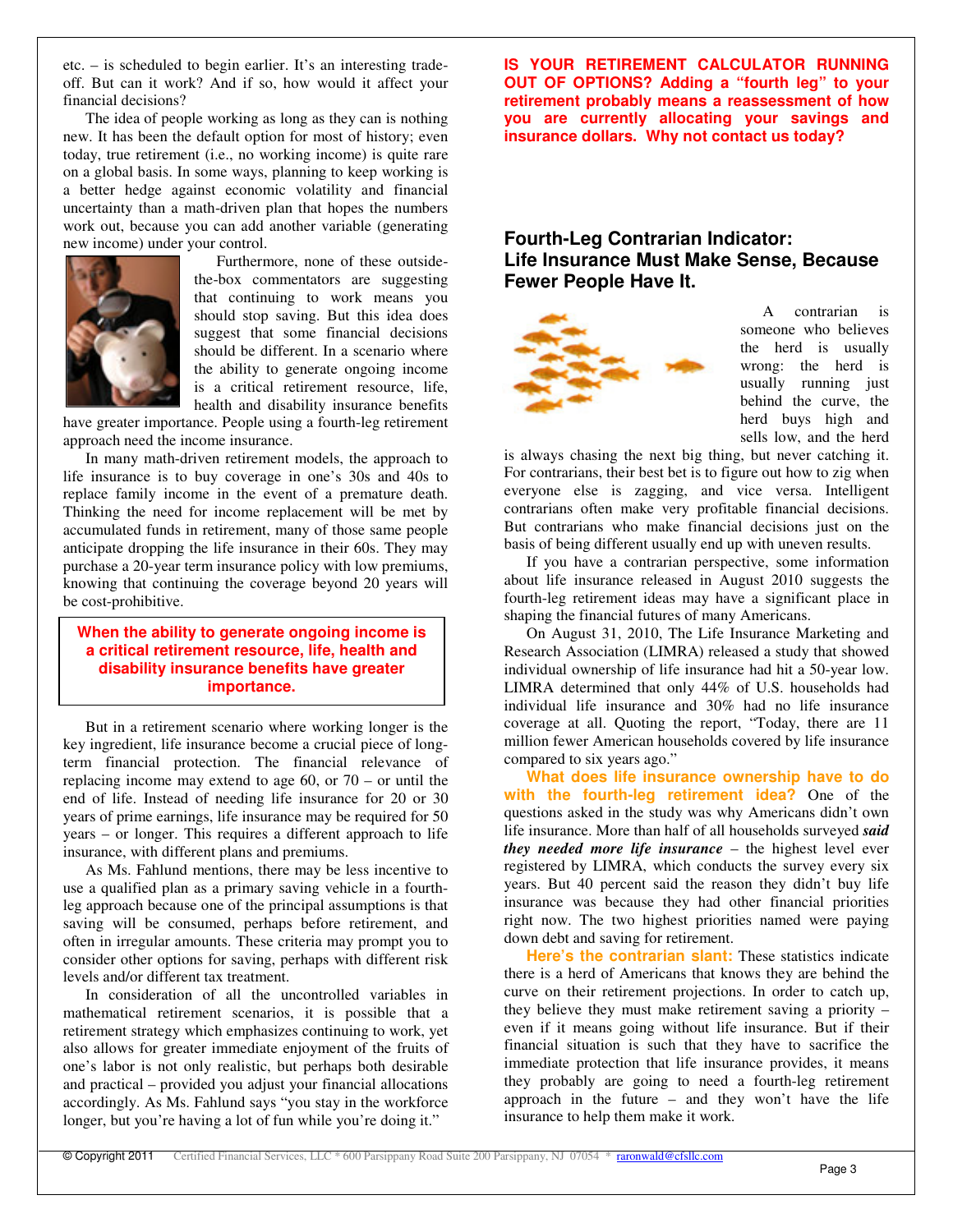

## **IS "DO-OR-DIE" NECESSARY?**

Deeply ingrained in American culture is the glorification of risk-taking. We immortalize those who risk it all, lay it all on the line, and make do-ordie decisions. We are told the way to maximize life is to "live each day as if it were our last." In life or in finances, there is no doubt that success requires some risk-taking, but does it really call for such a reckless, off-the-cliff approach? The following quote offers a different perspective on what it takes to succeed.

In the playoffs, some coaches try to motivate their teams by telling them to play 'as if this is the last game of your life,' or to 'play until you're dead.' *We* tell our kids 'play like you want to keep playin'. A championship isn't won by dying, it's won by staying alive and continuing to play.

> Jerry VanHavel high school football coach

Success requires effort, planning and perseverance. If you've reached the point where everything rides on one play, one investment, one decision, it means your chances for success are down to one. Better to prepare to keep playing than to let yourself be caught with only one option.

## **Saving: A logical response to uncertainty**

A July 29, 2010 *USA Today* article noted that "Rather than investing in their future, companies are piling up cash and collecting practically zero interest on the money." The December 9, 2010 issue of the *Wall Street Journal* reported the trend continued in the third quarter of 2010, and that US companies were holding more cash than at any time in the past 40 years. The 3<sup>rd</sup> quarter report from the Federal Reserve said that individual Americans are also increasing their savings, as well as reducing their credit card debt. This begs the question:

## **Why would anyone keep putting money in accounts that pay almost no interest?**

*Answer:* Because it's the logical thing to do. Having cash reserves, even at no interest, is a prudent, rational response to economic uncertainty. And right now, there are some major economic uncertainties.

Even as Congress settles the tax rates for 2011, most observers see the potential for more change in the future – and some of the change could be dramatic. In the aftermath of the financial crisis, banks have tightened their lending standards, making it harder to borrow. The national unemployment rate has remained high, affecting both

personal income and consumer spending. Real estate values, both residential and commercial, continue to be buffeted by defaults and foreclosures.

How will these issues play out? Right now, it's hard to say. And that's



why people are stashing cash. Georgetown economics professor Lee Pinkowitz told *USA Today*, "Companies want cash for a rainy day. People didn't realize how rainy it could get." Peter Crane, founder of a money-fund research firm, fully supports the idea. In a November 24, 2010 *CNBC.com* article, Crane told correspondence John Carney: "Levels of cash should always set records. After what we've seen in the last few years, you'd be crazy not to hold a higher liquidity buffer."

**Eventually, the increase in cash reserves will resolve some of the uncertainties in the economy.** In times of financial uncertainty, one of the best long-term responses, both for businesses and individuals, is to **save**. Some commentators argue that saving is detrimental to the current economy because it results in decreased spending, decreased output, and increased unemployment. Short-term, this may be true. But long-term, saving restores financial equilibrium, and this stability makes growth possible.

As companies and individuals accumulate more cash, they become better equipped to take on new risks, such as buying additional properties, introducing new products and hiring more people. Several news stories reporting on the increase in cash reserves also noted that higher cash positions were prompting some companies to contemplate mergers or acquisitions. Even if some other issues remain unclear (such as taxes), there will come a point where the opportunity to prosper will be more attractive than simply accumulating more savings. While tax breaks, subsidies, and monetary policies can definitely influence economic growth, the foundation for long-term financial prosperity and stability, both individually and nationally, is built on a solid base of saving.

**NOT SURE WHAT TO DO RIGHT NOW? BUILD THOSE CASH RESERVES! WANT TO EARN MORE THAN ZERO PERCENT? SEE US!**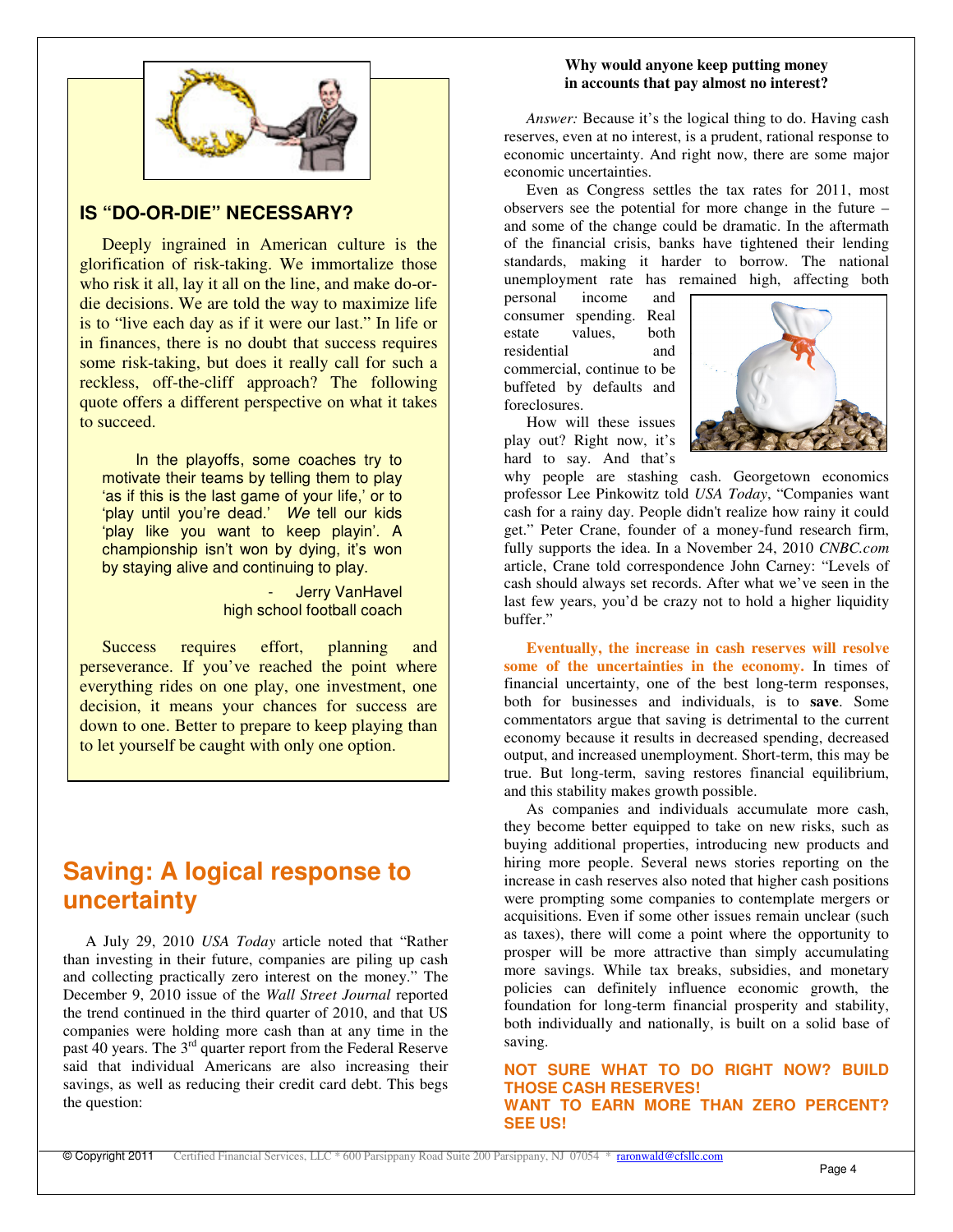## **Uncertainty Example: The Boss Of The Yankees And His Estate**

On December 13, 2010, BTN Research, referencing information from *Forbes*, published the following news item:

**"George Steinbrenner, the principal owner of the New York Yankees baseball team, died on**



**July 13, 2010. His net worth at death was an estimated \$1.15 billion. Since he died in 2010, his estate will pay zero**

**federal estate tax (under current law). Under the estate tax plan proposed by President Obama on December 6, 2010, if Steinbrenner had died in 2011, his estate would have owed \$401 million in federal estate taxes."**

By itself, this information provides an illustration of the uncertainties regarding tax law changes. But wait, there's more…

A search of stories released shortly after Steinbrenner's death noted that the federal estate tax was not the only up-inthe-air tax issue facing Steinbrenner's heirs. Several sources speculated on the possibility and/or constitutionality of a *retroactive* estate tax assessment for 2010 becoming part of new estate tax law in 2011. Another mentioned that the state of New York has an estate tax that might apply, even if federal estate taxes do not. In a July 15, 2010 online article, Attorneys Andrew and Danielle Mayoras, co-authors of *Trial and Heirs: Famous Fortune Fights!,* referenced a potential capital gains tax that might be assessed if the family sold the Yankees, concluding "the Steinbrenner family will have no choice but to hold onto the New York Yankees'stock and not sell it, unless they want to pay this large tax. Instead, they'll likely pass down the stock from generation to generation, **unless of course a new tax law gets passed which changes their situation."**

Your financial situation may not involve \$1.15 billion estate and a possible \$400 million tax bill. But consider the proportions. How could anyone effectively prepare for a tax assessment that could fall anywhere between zero and 40 percent? Besides consulting your tax specialist, contact our office. An overview of your entire financial situation can provide clarity and options to help you deal with the moving target of changing tax laws.



# *Knock, knock.* **"IT'S HOUSEKEEPING…We're Here To Clean Up Your Beneficiaries"**



The essentials of everyday life require ongoing maintenance. Your car needs regular maintenance, your family needs attention, your lawn needs to be mowed – and the dishes don't get clean by themselves. On a regular basis, the essentials of your

financial life should receive a little housekeeping as well. You should balance your checkbook, review the quarterly statements on your investments, prepare a net worth statement. And you should review your beneficiaries.

Beneficiaries are a major component on life insurance policies, pension plan accounts, retirement plans (like IRAs and 401s) and estate planning. Invalid or improper beneficiary designations may lead to legal disputes or delay distributions, and cause unexpected tax complications. But because beneficiary designations are usually only considered at the time when a life insurance policy is issued or a retirement plan is initiated, it's easy for them to be neglected even as the circumstances of your life have changed.

Beneficiary considerations: whether declaring a beneficiary for the first time or reviewing previous designations, there are fundamental points to consider.

**> Ages of beneficiaries.** Many policies and plans will not directly transfer assets to minors until a trustee or guardian is approved by a court. This often precludes naming children as beneficiaries. But if you have children who have reached adulthood, you may want to make a change.

**> Ability of beneficiaries to manage assets.** Some beneficiaries may not have the character or competence to handle an insurance settlement or retirement distribution responsibly. This can be an issue not only for immature adult children, but also a spouse or relative afflicted with dementia. Perhaps a trust set up in the person's name would be better than a direct transfer.

**> Contingent beneficiaries.** Should something happen to your primary beneficiary, a contingent beneficiary will receive your assets or insurance proceeds. When beneficiaries are first named, determining a primary beneficiary is usually easy. Because most financial instruments with beneficiary designations require only a primary recipient, contingent beneficiaries are sometimes overlooked ("we can take care of that later"), then forgotten.

**> Change in status of beneficiaries.** As the circumstances of life change, so may the desired beneficiary. These changes could be personal (the additional of a grandchild), contractual (the termination of a buy-sell agreement) or a combination (a marriage or divorce). When these changes occur, a reassessment of beneficiaries may be desirable.